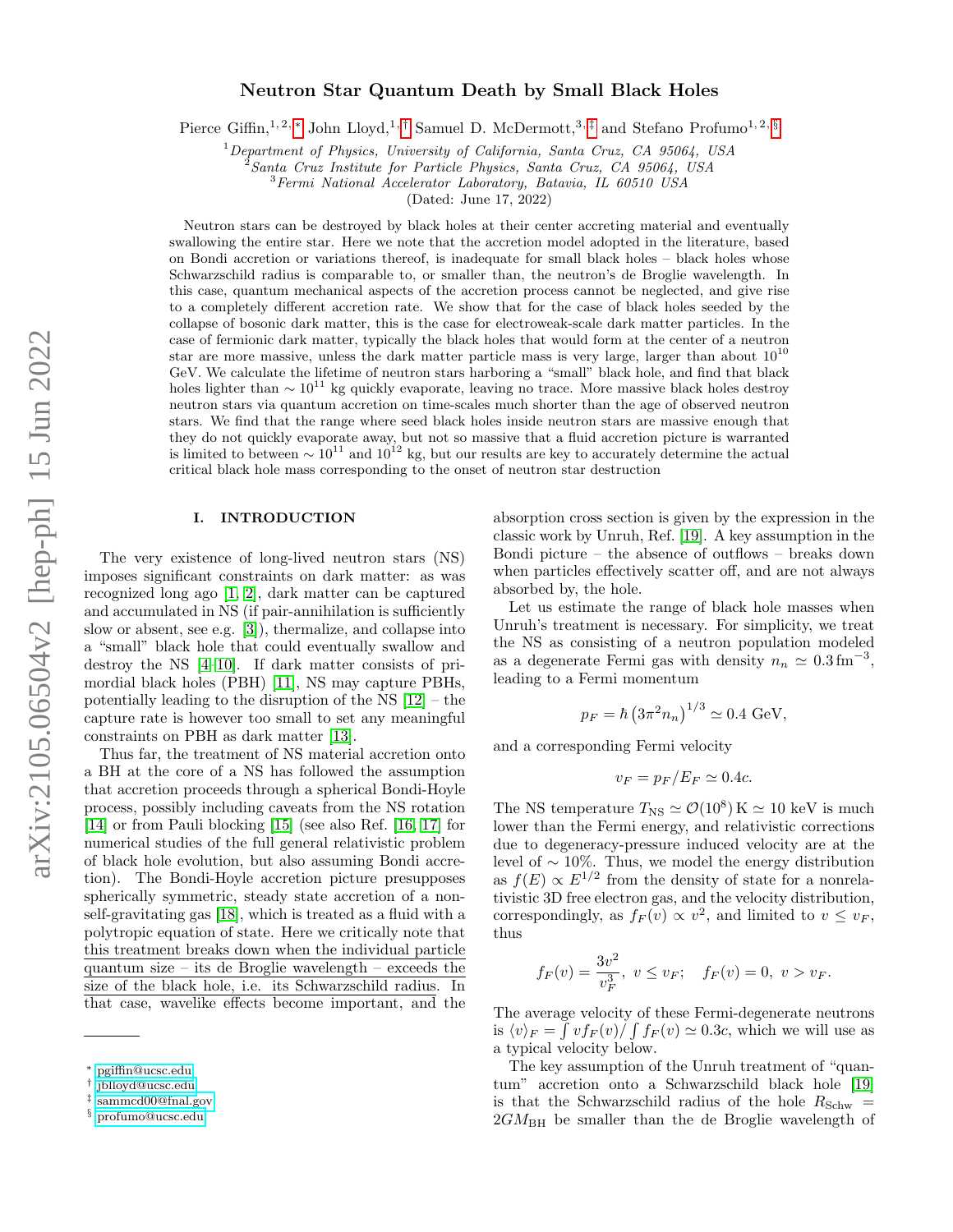the particles being absorbed, and that said particle be described as a free plane wave asymptotically far away from the hole. In the context of a neutron star, we have neutrons with at most  $v_F$  velocity and  $p_{DB} \lesssim p_F$ . Wavelike effects therefore become non-negligible for  $M_{\rm BH}$  below a critical value

$$
M_{\rm BH} < M_{\rm Unruh} \equiv \frac{\pi M_P^2}{p_F} = 2.1 \times 10^{12} \text{ kg.}
$$
 (1)

Because these neutrons are being absorbed, they are being removed from the Fermi sea, so Pauli blocking does not inhibit their removal from the thermal bath of the neutron star.

Note that there is some evidence that NS cores might consist of quark matter [\[20\]](#page-5-14); if that is the case, the Fermi momentum of the constituent quarks will be of the same order (up to a factor of  $\mathcal{O}(3^{1/3})$ ) as that of neutrons, and the corresponding de Broglie wavelength also comparable (in fact, slightly smaller).

We note that current limits to PBH masses from evaporation [\[21\]](#page-5-15) constrain the PBH masses, for 100% of the DM in PBH, to be larger than  $10^{14}$  kg; the PBH mass falls in the range where Unruh's treatment is necessary only if  $f_{\rm PBH} \lesssim 10^{-5}$  [\[21,](#page-5-15) [22\]](#page-5-16), in which case capture is very unlikely; however, one should treat this issue with care when discussing possible disruption of NS by accreting PBH (see e.g. [\[12\]](#page-5-6), and the ensuing debate in e.g. [\[13\]](#page-5-7)).

## II. ABSORPTION RATES

The Bondi-Hoyle absorption cross section generalizes the classical Hoyle-Lyttleton result [\[23\]](#page-5-17) for the accretion of fluid-like flux of particles of density  $\rho$  by a star of mass  $M$  moving at a steady asymptotic speed  $v$ ,

$$
\left(\frac{dM}{dt}\right)_{\text{HL}} = \pi \zeta_{\text{HL}}^2 v \rho = \frac{4\pi G^2 M^2 \rho}{v^3},\tag{2}
$$

where  $\zeta_{HL}$  is the Hoyle-Lyttleton radius, corresponding to the maximal impact parameter yielding capture. Augmenting the Hoyle-Lyttleton treatment with fluid effects, but maintaining the assumption that the accreted particles be massless and point-like, and indicating with  $c_s$  the sound speed of the fluid being accreted, gives the classic Bondi-Hoyle result [\[18,](#page-5-12) [24\]](#page-5-18),

<span id="page-1-0"></span>
$$
\left(\frac{dM}{dt}\right)_{\text{BH}} = \frac{4\pi\lambda_s(\gamma)G^2M^2\rho}{\left(c_s^2 + v^2\right)^{3/2}}.
$$
 (3)

Given an equation of state  $P = K\rho^{\gamma}$  the appropriate accretion constant  $\lambda_s(\gamma)$  can be calculated using a poly-tropic equation of state [\[25\]](#page-5-19); it is equal to  $\lambda_s(5/3) = 0.25$ in the case of degenerate matter. The sound speed  $c_s$ is sensitive to the equation of state, but is in the range  $c_s^2 \simeq 0.2 - 0.4$  for the densest parts of the star [\[26\]](#page-5-20).

In the limit where the particles being accreted are neither massless (rather, they have mass  $m$ ) nor point-like and possess a quantum wavelength (de Broglie wavelength) larger than the Schwarzschild radius of the accreting mass  $M$ , the absorption cross section was computed in Ref. [\[19\]](#page-5-13). It reads, for the case of a Dirac particle with velocity  $v$ ,

$$
\left(\frac{dM}{dt}\right)_U = \sigma_U(M, m, v)\rho v,\tag{4}
$$

with

$$
\sigma_U(M,m,v) = \frac{2\pi G^2 M^2}{v} \frac{\xi}{1 - e^{-\xi}}
$$

and  $\xi$  defined as

$$
\xi = 2\pi GMm \frac{1+v^2}{v\sqrt{1-v^2}} = \pi \frac{1+v^2}{v^2\sqrt{1-v^2}} \frac{R_{\text{Schw}}}{\lambda_{\text{DB}}}
$$

with  $R_{Schw} = 2GM$  the Schwarzschild radius (in natural units) and  $\lambda_{\text{DB}} = 1/(mv)$ . Ref. [\[19\]](#page-5-13) assumes  $R_{\text{S}}/\lambda_{\text{DB}} \ll$ 1. Note that  $\xi \to \infty$  as  $v \to 0$  and  $v \to 1$ .

The mass accretion rate for neutron absorption via the Unruh absorption cross section as a function of the BH mass is

$$
\left(\frac{dM}{dt}\right)_U(M) = m_n n_n \int_0^1 dv f_F(v) v \sigma_U(M, m_n, v), \tag{5}
$$

where  $m_n$  is the neutron mass. Dark matter accretion is generally negligible in the growth of the black hole [\[8\]](#page-5-21) (however, it can be important in the Earth or the Sun [\[27\]](#page-5-22), in white dwarfs [\[28\]](#page-5-23), and even in the case of NS, in some corners of parameter space [\[9\]](#page-5-24). Numerically, we find

$$
\left(\frac{dM}{dt}\right)_{\text{U}}(M) \simeq \begin{cases} 10^{-38} \left(\frac{M}{\text{kg}}\right)^3 \frac{\text{kg}}{\text{sec}} & M \gtrsim 10^{10} \text{kg} \\ 10^{-28} \left(\frac{M}{\text{kg}}\right)^2 \frac{\text{kg}}{\text{sec}} & M \lesssim 10^{10} \text{kg} \end{cases}
$$
, (6)

which reveals that the Unruh and Bondi-Hoyle rates scale similarly at low black hole mass but not at large black hole mass. The transition between these regimes is at  $M \simeq 10^{10}$  kg.

Let us now discuss the range of validity of, respectively, the quantum absorption Unruh picture and the Bondi-Hoyle picture. The Unruh picture assumes that (i)  $R_{Schw} = 2GM_{BH} < \lambda_{dB} = 1/p$  and that (ii) the infalling particle is freely falling. On the other hand, the Bondi-Hoyle picture assumes that the mean-free path of neutrons,  $\lambda_{\text{mfp}} \equiv 1/(n_n \sigma_{nn})$ , is smaller than the Bondi radius,  $R_{\text{Bondi}} \equiv R_{\text{Schw}}/c_s^2$ . Note that the assumption that infalling particles are freely falling is effectively the reverse of this latter condition, i.e. particles are effectively "blind" to each other during infall if  $\lambda_{\text{mfp}} > R_{\text{Bondi}}$ .

We therefore have three ranges for the black hole masses corresponding to three different accretion pictures: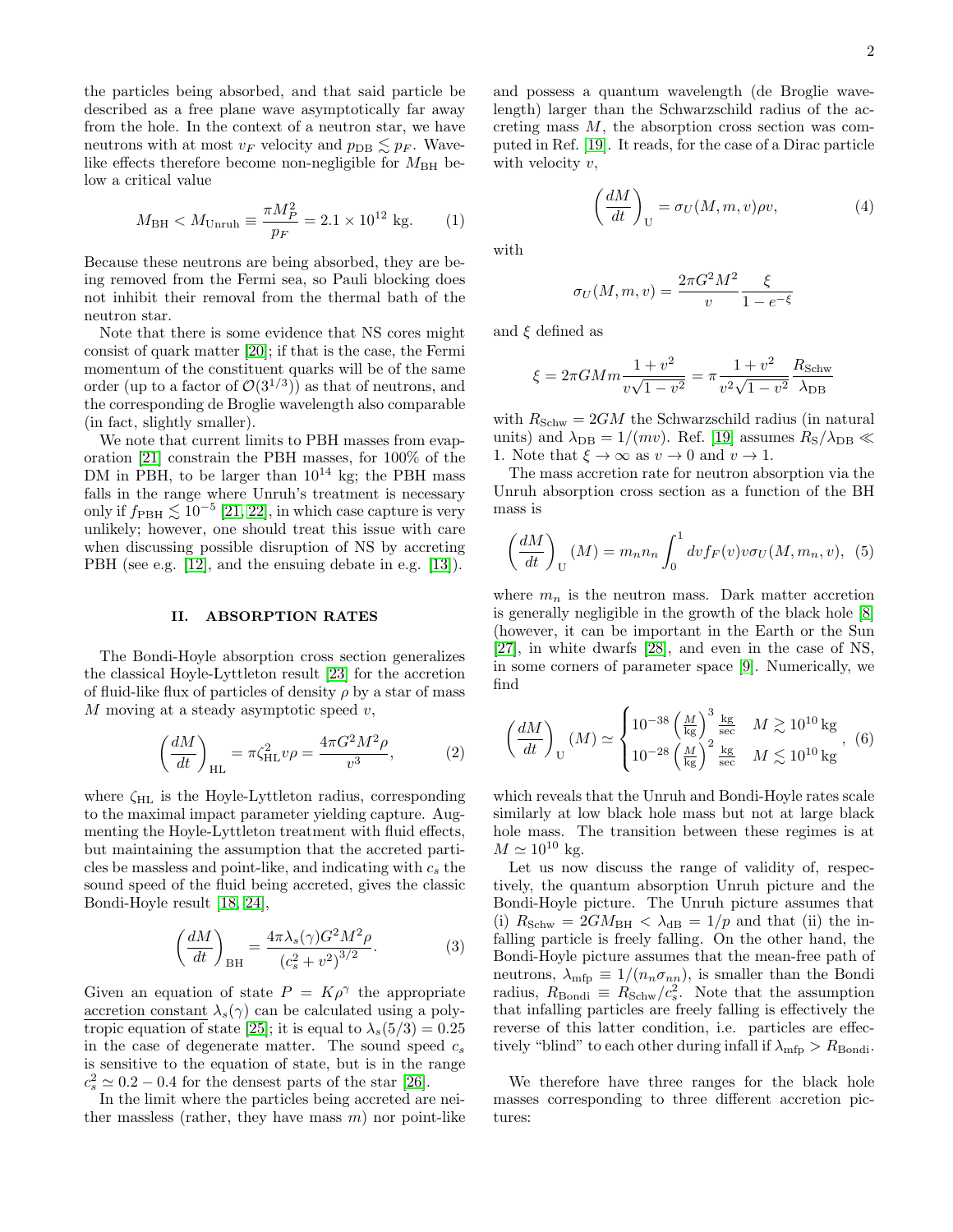- 1.  $R_{Schw} > \lambda_{\text{mfp}} c_s^2$  corresponds to the Bondi-Hoyle fluid-like accretion regime;
- 2.  $R_{\text{Schw}} < \lambda_{\text{mfp}} c_s^2$  and  $R_{\text{Schw}} < \lambda_{\text{dB}}$  corresponds to the Unruh picture;
- 3. if  $R_{Schw} < \lambda_{\rm mfp} c_s^2$  but  $R_{Schw} \gtrsim \lambda_{\rm dB}$  we are in an intermediate regime where the Bondi picture fails, but where the absorption cross section as approximated by the Unruh result is also inapplicable. In this case, the correct picture is that of freely-falling particles being classically absorbed by the hole; the correct cross section is therefore the classical absorption cross section [\[29\]](#page-6-0)

$$
\sigma_C(M, v) = \frac{\pi G^2 M^2}{v^2} \left( \frac{\left(8(1 - v^2)\right)^3}{4(1 - 4v^2 + \sqrt{1 + 8v^2})(3 - \sqrt{1 + 8v^2})^2} \right)
$$
\n(7)

We now estimate the masses corresponding to the three regimes listed above. First, since we are concerned with the very central region of the neutron star, we shall assume a relatively large sound speed,  $c_s^2 = 0.3$ . Second, we use an effective nucleon mass of  $m_N^* = 750$  MeV to account for the effects of nuclear forces in this high-density environment [\[30](#page-6-1)[–32\]](#page-6-2). Lastly we assume  $\sigma_{nn} = 10$  mb, which is a representative value at the momentum  $k = p_F$ for the effective range parameters  $a_{nn} = -18.5$  fm and  $r_{nn}$  = 2.75 fm [\[33,](#page-6-3) [34\]](#page-6-4). With these values, we obtain  $\lambda_{\rm mfp} c_s^2 \simeq 1$  $\lambda_{\rm mfp} c_s^2 \simeq 1$  fm, and  $\lambda_{\rm dB} \simeq (m_N^* \langle v \rangle_F)^{-1} \simeq 0.88$  fm<sup>1</sup>. The corresponding mass ranges are thus:

- 1. the black hole is in the Bondi-Hoyle regime if  $R_{Schw} > \lambda_{\text{mfp}} c_s^2$ , which is satisfied if  $M > M_{\text{Bondi}} \equiv$  $6.7 \times 10^{11}$  kg;
- 2. since  $\lambda_{\rm mfp} c_s^2 > \lambda_{\rm dB}$ , the black hole is in the Unruh regime if  $M < M_{\text{Unruh}} \equiv 5.9 \times 10^{11}$  kg; and
- 3. the black hole is in the classical regime in the narrow range of masses for which  $M_{\text{Unruh}} < M$  $M_{\rm Bondi}$ .

### III. NEUTRON STAR LIFETIME

In addition to accretion, the black hole mass changes because of Hawking evaporation, at a rate given by [\[38\]](#page-6-5)

<span id="page-2-2"></span>
$$
\left(\frac{dM}{dt}\right)_{\text{H}} (M) \simeq -5 \times 10^{16} f(M) \left(\frac{\text{kg}}{M}\right)^2 \frac{\text{kg}}{\text{s}}, \quad (8)
$$

where  $f(M)$  is a function of the degrees of freedom kinematically available for evaporation: only those particles for which the Hawking temperature  $T_H \gtrsim m$ , where m is the particle that the black hole evaporates into, can be produced by the black hole. For  $M \sim 10^9$  kg,  $T_H \sim 10^9$ GeV and  $f(M) \simeq 15$ , while for  $M \sim 10^{13}$  kg,  $T_H \sim 1$ MeV and  $f(M) \simeq 2$ . We use the full form for  $f(M)$  as given in [\[22,](#page-5-16) [38\]](#page-6-5).

The black hole mass as a function of time is given in general by

<span id="page-2-1"></span>
$$
M(t) = \int_{t_0}^t dt \left[ \left( \frac{dM}{dt} \right)_{\text{acc}} + \left( \frac{dM}{dt} \right)_{\text{H}} \right],\tag{9}
$$

where  $(dM/dt)_{\text{acc}}$  connotes the appropriate accretion rate. Clearly, because of the different signs of the rates in Eq. [\(9\)](#page-2-1), there is a critical rate below which the black hole mass inexorably falls. We find that black hole evaporation dominates over matter accretion for hole masses less than

<span id="page-2-3"></span>
$$
M_{\text{crit}} \simeq 1.6 \times 10^{11} \text{ kg};\tag{10}
$$

for smaller masses, the black hole evaporates rather quickly. For instance, for an initial mass of  $10^{11}$  kg, thus barely below  $M_{\text{crit}}$ , the hole evaporates in  $4 \times 10^{13}$  sec, which is only a thousandth the age of observed nearby NS such as PSR J0437-4715 and PSR J2124-3358, both on the order of  $10^{10}$  years [\[39\]](#page-6-9). We note that most pulsars are younger than those mentioned above, with spin-down ages closer to  $10^6 - 10^7$  years [\[39\]](#page-6-9); however, since here we are interested in the steady accretion of dark matter on the neutron star, subsequently triggering the formation of a black hole, longer-lived systems are those of interest to us. We find that a good approximate fit for small masses is

$$
\tau_{\rm evap}(M) \simeq 8 \times 10^9~{\rm sec}~\left(\frac{M}{10^{10}~{\rm kg}}\right)^3,~~(M < M_{\rm crit}).
$$

Note that unlike the case of evaporation of a black hole inside the Earth or the Sun [\[27\]](#page-5-22), evaporation inside a NS is not expected to yield any observable signature: comparing the rest-mass energy of the largest hole that would evaporate quicker than accrete,  $M \sim M_{\text{crit}} \simeq 8 \times 10^{34}$ ergs, with the lower limit to the specific heat of a NS,  $c_{NS} \gtrsim 2 \times 10^{36} \text{ergs/K}$  [\[40\]](#page-6-10) makes it clear that the deposited heat would never yield a detectable temperature change to the NS. Nevertheless, it is possible that this sudden deposition of energy in the NS core will have a transient effect such as a glitch. We also estimate that the neutrino mean free path inside a NS is too short for neutrinos to escape

$$
\lambda_{\nu} \simeq \frac{1}{n_{n}\sigma_{n\nu}} \simeq \frac{1}{n_{n}G_{F}^{2}E_{\nu}^{2}} \simeq 2 \times 10^{-8} \textrm{ cm} \left(\frac{\textrm{GeV}}{E}\right)^{2}
$$

so that the predicted flux would be too small to be detectable above the atmospheric neutrino background  $(e.g., [27], Fig. 6).$  $(e.g., [27], Fig. 6).$  $(e.g., [27], Fig. 6).$ 

<span id="page-2-0"></span><sup>1</sup> We note that it is plausible that our estimate of the range of applicability of the fluid behavior might actually be overly con-servative: a criterion based on neutron relaxation times [\[35\]](#page-6-6), involving neutrons further from the Fermi surface, might effectively yield a larger mean free path [\[36\]](#page-6-7), implying, as a result, an even broader range of validity for the effects under discussion here. Additional effects associated with superfluid behavior in the neutron star core [\[37\]](#page-6-8) might additionally affect our conclusions.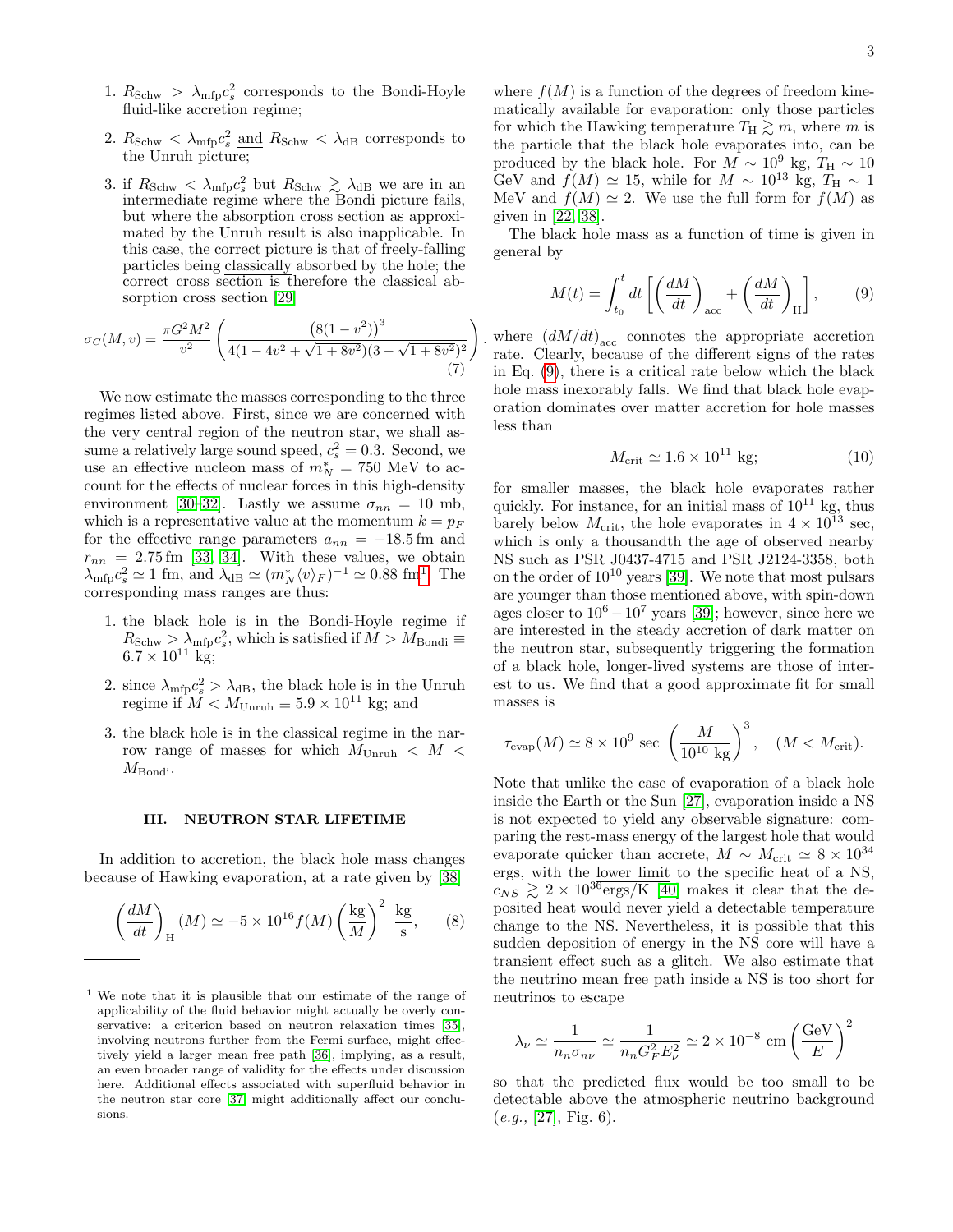

Figure 1. Accretion and evaporation rates. We show the accretion and evaporation rates, in units of kg/sec, for the evaporation rate (Eq. [\(8\)](#page-2-2), blue line); the Unruh quantum accretion process (orange dotted line); and the Bondi-Hoyle accretion rate (Eq. [\(3\)](#page-1-0), green dot-dashed line (lying below the Unruh accretion line at large masses)). The black hole evaporates faster than it grows if  $M < M_{\rm crit}$ ; it accretes mass according to the Unruh rate for  $M < M_{\text{Unruh}}$  and according to the Bondi-Hoyle rate for  $M > M_{\text{Bondi}}$ . See text for details.

For initial black hole masses larger than  $M_{\rm crit}$ , we can determine the neutron star lifetime via

$$
\tau(M_0) = \int_{M_0}^{M_{\rm NS}} \frac{dM}{\left(\frac{dM}{dt}\right)_{\rm acc} + \left(\frac{dM}{dt}\right)_{\rm H}},\tag{11}
$$

where  $M_0$  is the initial BH mass and  $M_{\text{NS}} \simeq 1.5 \text{M}_{\odot}$  is the neutron star mass. The resulting NS lifetime  $\tau(M)$ , using the full numerical solution, is

$$
\frac{\tau(M)}{\text{Myr}} \simeq \begin{cases} 0.6 \left( \frac{M_{\text{Unruh}}}{M} \right)^2, & M_{\text{crit}} < M < M_{\text{Unruh}} \\ 100 \left( \frac{M_{\text{Unruh}}}{M} \right), & M > M_{\text{Unruh}}. \end{cases} \tag{12}
$$

Because  $M_{\text{crit}}$  given in Eq. [\(10\)](#page-2-3) is of order 10<sup>11</sup> kg, the neutron star destruction rate is shorter than  $\tau_{\text{NS}}$  if the black hole mass is sufficiently large to avoid evaporating.

### IV. BLACK HOLES FROM DARK MATTER COLLAPSE IN NEUTRON STARS

The mass of the black hole formed from dark matter collapse is the maximum between the largest mass supported by quantum pressure and the largest self gravitating mass, [\[27\]](#page-5-22)

$$
M_{\rm sg} = \sqrt{\frac{3T^3}{\pi G_N^3 m^3 \rho}} \simeq 134 \text{ kg } \left(\frac{T}{10^5 \text{ K}}\right)^{3/2} \left(\frac{\text{GeV}}{m}\right)^{3/2}.
$$
\n(13)

The critical particle number  $N$  that leads to exceeding quantum pressure support against gravitational collapse depends on the spin of the dark matter.

In the case of fermions, the onset of the gravitational collapse occurs when the potential energy of the dark matter exceeds the Fermi energy, and therefore Pauli blocking cannot prevent the collapse anymore:

$$
\frac{GN_{\max}m_f^2}{r} = E_F = \left(\frac{3\pi^2 N}{V}\right)^{1/3} = \left(\frac{9\pi}{4}\right)^{1/3} \frac{N_{\max}^{1/3}}{r}.
$$
\n(14)

The radius of the self-gravitating sphere drops out of this expression, and thus the BH mass is

<span id="page-3-1"></span>
$$
M_{\rm BH}^f = N_{\rm max}^f m_f \simeq 9 \times 10^{30} \text{ kg} \left(\frac{\text{GeV}}{m}\right)^2. \qquad (15)
$$

This expression holds for self-gravitating, non-interacting fermions. Corrections due to self-interactions are important for the case of neutrons, and the maximum neutron star mass is not precisely known for this reason [\[25\]](#page-5-19).

In the case of bosons, the energy for a single particle is

$$
E \sim -\frac{GNm_b^2}{R} + \frac{1}{2m_bR^2} - \frac{\lambda N}{32\pi m_b^2 R^3},\qquad(16)
$$

where the second term stems from the particle kinetic energy due to the uncertainty principle and the final term is due to the particle self-interactions. As we discuss in more detail in the Appendix, the maximum number of bosons that are stable against gravitational collapse are

$$
N_{\text{max}}^b = \left(\frac{M_{\text{Pl}}}{m_b}\right)^2 \sqrt{\frac{17}{20} \left(1 - \frac{3\lambda M_{\text{Pl}}^2}{34\pi m_b^2}\right)}.
$$
 (17)

The black hole mass that is obtained if the number of particles exceeds this value is

<span id="page-3-0"></span>
$$
M_{\text{max}}^b \simeq 2.5 \times 10^{14} \text{ kg} \frac{\text{GeV}}{m_b} \sqrt{1 - 4 \times 10^{36} \lambda \left(\frac{\text{GeV}}{m_b}\right)^2}.
$$
\n(18)

Clearly, the sign and the magnitude of  $\lambda$  matter very much for the mass of the black hole. If  $\lambda$  is positive, corresponding to an attractive self-interaction, only extremely small values of this coupling are possible in a stable system. Here, we will focus on a few representative cases:  $\lambda = 0$ , which is possible if  $\phi$  is exactly protected by a large symmetry group;  $\lambda = -(m/f)^2$ , which is the first term in the expansion of some non-analytic potentials motivated by quantum gravity [\[41\]](#page-6-11), where  $f$  is a "decay" constant" corresponding to massive modes for which we take  $f = 10^{10}$  GeV and  $10^{12}$  GeV; and constant values  $\lambda = -10^{-2}$  and  $\lambda = -0.1^2 (1/16\pi^2)^2 \simeq - \times 10^{-7}$ , which is of the correct size for a loop-induced self coupling arising from integrating out a perturbatively coupled scalar [\[10\]](#page-5-4). Other realistic models with small repulsive couplings were obtained in [\[42,](#page-6-12) [43\]](#page-6-13).

Finally, we note that accumulated bosonic dark matter can form a Bose-Einstein condensate (BEC) [\[8\]](#page-5-21). This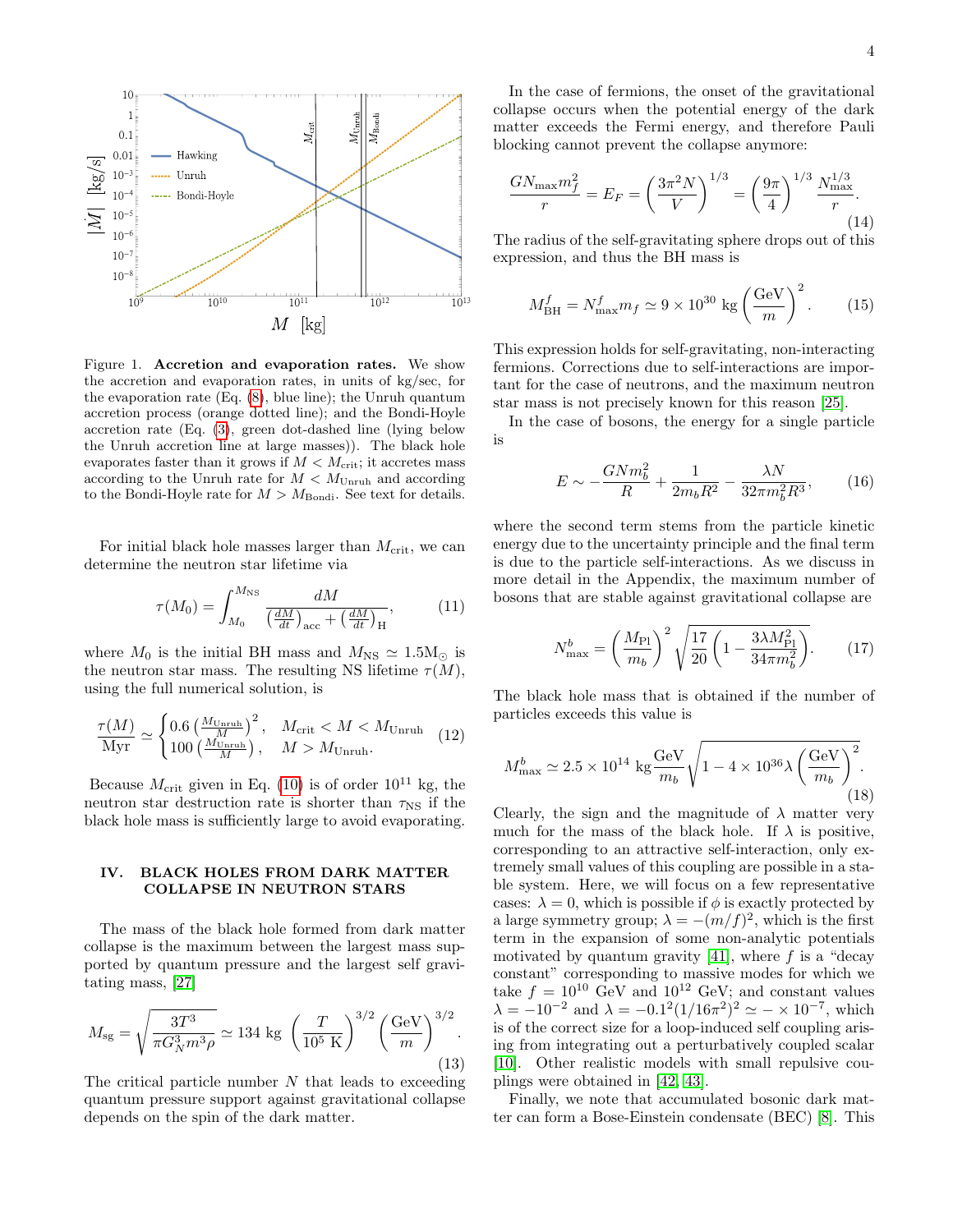can trigger black hole formation from the condensate subcomponent of the dark matter rather than the entire thermal population. The fraction of dark matter particles in the BEC if the star is below the critical temperature is formally  $N_{BEC}/N^b = \Theta(T_{\text{crit}} - T_c)[1 - (T_c/T_{\text{crit}})^{3/2}],$ where  $T_c$  is the core temperature of the star. We emphasize here that the dependence on temperature is dominated by the step function: if the temperature in the core of the star is below  $T_{\text{crit}}$ , the majority of the particles are in the BEC, unless the temperature is extremely close to the phase transition. Thus, we approximate the mass of the BEC as zero if  $T_c > T_{\text{crit}}$  and as  $m_X N^b$  if  $T_c < T_{\text{crit}}$ . The critical temperature of a non-interacting bosonic system in a square-well poten-tial is<sup>[2](#page-4-0)</sup>  $T_{\text{crit}} = \frac{2\pi}{m} \left[ \frac{3N^b}{4\pi\zeta(3/2)r_{\text{th}}^3} \right]^{2/3}$ . The radius inside of which the thermalized DM particles are distributed scales like  $r_{\text{th}} \propto \sqrt{T_c/m_X}$  and the total number of particles scales like  $N^b \propto \rho_X \sigma_{X} N t[\max(\text{GeV}, m_X)]^{-1}$ , where  $\rho_X$  is the DM in the vicinity of the NS,  $\sigma_{XN}$  is the nucleon- $X$  scattering cross section, and  $t$  is the age of the star [\[8\]](#page-5-21). For convenience, we define a scaling function  $g_{BEC} = \frac{\rho_X}{\text{GeV/cm}^3} \frac{\sigma_{XN}}{10^{-45}\text{cm}^2} \frac{t}{10\text{Gyr}} e_{\text{cap}}$  which accounts for the age of the neutron star, the conditions of the DM in its vicinity, and the efficiency of capture  $e_{\text{cap}}$ , which can be small when  $m_{DM}$  becomes too large [\[8,](#page-5-21) [9,](#page-5-24) [27\]](#page-5-22). Combining all of these ingredients and plugging in numbers from [\[8\]](#page-5-21), we find that the mass of the BEC is

<span id="page-4-1"></span>
$$
M_{\text{BEC}}^{b} \simeq 2 \times 10^{16} \min\left(\frac{m}{\text{GeV}}, 1\right) g_{\text{BEC}} \text{kg} \qquad (19)
$$
  
if  $\max\left(\frac{m}{\text{GeV}}, 1\right) < \left(\frac{13}{T_6}\right)^3 \left(\frac{n_N}{0.3 \text{fm}^{-3}}\right)^{3/2} g_{\text{BEC}},$ 

where we have defined  $T_6 = T/10^6$  K. Because we are primarily interested in this work with the behavior of the black hole, rather than the constraints on the dark matter parameter space, we will set  $g_{BEC} = 1$ , since this will be true after a sufficiently long time regardless of the environment.

Since neutron star temperatures fall to around  $10^6$  K after approximately a Myr and stay stable at that order of magnitude for roughly a Gyr [\[46\]](#page-6-14), Eq. [\(19\)](#page-4-1) indicates that a reasonable expectation is that BEC formation will be important for bosonic dark matter masses of order a TeV. However, the entire thermal distribution of captured particles may exceed  $M_{\text{max}}^b$  given in Eq. [\(18\)](#page-3-0) before condensation is triggered. Thus, the black hole mass that we expect from accumulation of bosonic particles is

<span id="page-4-2"></span>
$$
M_{\rm BH}^b = \min(M_{\rm BEC}^b, M_{\rm max}^b). \tag{20}
$$



<span id="page-4-3"></span>Figure 2. Black hole masses for various dark matter models. We show the predicted mass of black holes formed by accreting a critical number of dark matter particles inside a NS. The fermion line (black) from Eq. [\(15\)](#page-3-1) is modelindependent. The boson lines from Eq. [\(20\)](#page-4-2) show the sensitivity to the self-interaction coupling and the presence of a BEC. For a constant repulsive self interaction, which we illustrate with  $\lambda = -10^{-7}$  (red), the black hole mass at large  $m_{\text{DM}}$  is with  $\lambda = -10$  (rea), the black hole mass at large  $m_{\text{DM}}$  is<br>similar to the fermion case, but smaller by a factor  $\sqrt{-\lambda}$ . At lower masses, the slope of the  $\lambda = -10^{-7}$  line differs from that of the fermion line by virtue of BEC formation, where we have assumed  $T_c = 1(0.5)[0.1] \times 10^6$  K for the thick (medium) [thin] weight lines. The lines  $\lambda = 0$  (blue),  $\lambda = -(m_{\rm DM}/10^{15} \text{GeV})^2$ (green), and  $\lambda = +(m_{\rm DM}/m_{\rm Pl})^2$  (orange), where we define the reduced Planck constant  $m_{\rm Pl} = M_{\rm Pl}/\sqrt{8\pi}$ , are parallel to one another. The dotted lines extending above each solid bosonic line show the black hole mass if BEC formation is neglected.

This is a function of time through the dependence of Eq. [\(19\)](#page-4-1) on  $g_{BEC}$ , which we are setting to 1 for illustrative purposes.

Figure [2](#page-4-3) shows the mass of the BH as a function of the dark matter mass. The fermion line, given by Eq. [\(15\)](#page-3-1), is appropriate given the minimal assumptions that the dark matter is able to self-gravitate and is not strongly self-interacting. The boson lines are more sensitive to the model parameters. We attempt to demonstrate the sensitivity of the final black hole mass on the self-interaction coupling and the presence of a BEC. When bosonic dark matter has a constant repulsive self interaction, which we illustrate with  $\lambda = -10^{-7}$ , the black hole mass at large  $m<sub>DM</sub>$  is similar to the fermion case, though smaller arge  $m_{\text{DM}}$  is similar to the rermion case, though smaller<br>by a factor  $\sqrt{-\lambda}$ . At lower masses, even this case diverges from the fermion line by virtue of BEC formation, however. The value of  $m_{\text{DM}}$  at which BEC formation becomes important depends on the core temperature of the NS. For illustration purposes, we assume  $T_c = 10(5)[1] \times 10^6$  K as representative values, with divergences due to the BEC phase transition from roughly 2 TeV, to 20 TeV, to no divergence, respectively. The other noticeable feature in the red line occurs at  $m_{DM} = 1$ 

<span id="page-4-0"></span><sup>2</sup> The presence of self interactions and the harmonic (rather than square-well) nature of the potential after onset of self-gravitation can in fact increase the critical temperature and thus make the condensation of the ground state moderately more favorable [\[44,](#page-6-15) [45\]](#page-6-16), but these changes are at or below the order of magnitude level, and we omit them here for simplicity.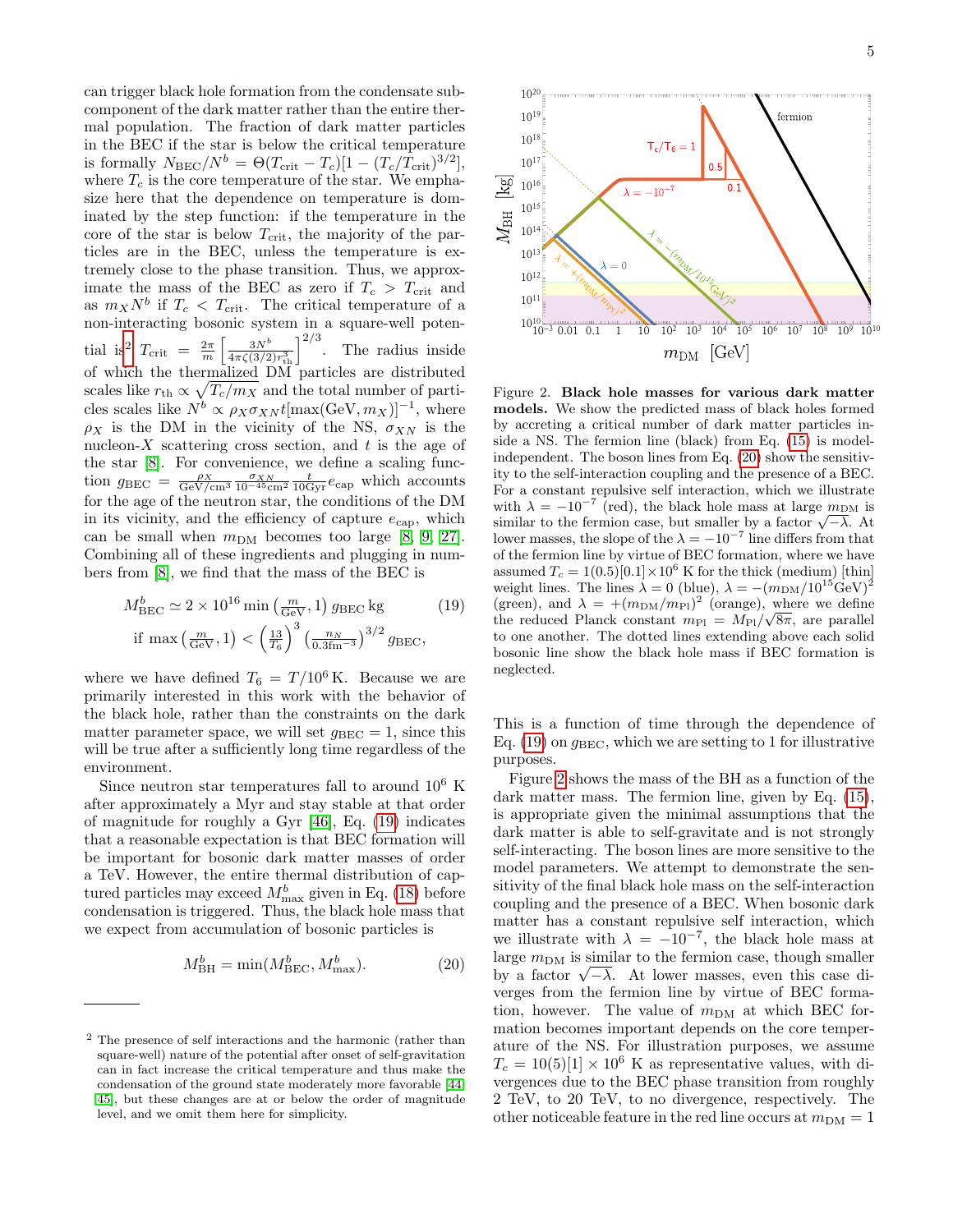GeV, because the efficiency of capture of lower-mass dark matter particles falls due to Pauli blocking. Finally, we show lines  $\lambda = 0$  (blue),  $\lambda = -(m_{\rm DM}/10^{15} \text{GeV})^2$ (green), and  $\lambda = +(m_{\rm DM}/m_{\rm Pl})^2$  (orange), where we define the reduced Planck constant  $m_{\text{Pl}} = M_{\text{Pl}}/\sqrt{8\pi}$ . These are motivated by axion models; they are parallel. We note that there are no self-gravitating solutions at all for  $\lambda > +40\pi m_{\rm DM}^2/3M_{\rm Pl}^2$ . The dotted lines extending above each solid bosonic line show the black hole mass if BEC formation is neglected.

# V. SUMMARY & CONCLUSIONS

When the quantum size of neutrons exceeds the Schwarzschild radius of a black hole at the center of a neutron star, accretion cannot be described with the Bondi-Hoyle picture; rather, it should be described by an appropriate cross section that accounts for both the space-time geometry of the black hole, and the quantum nature of the particles being accreted.

Here, we corrected the predictions for neutron star destruction by black holes formed by non-annihilating dark matter accumulating at the neutron star interior using the correct capture cross section for light black holes. While the key results in the existing literature are not quantitatively dramatically affected, we find a significant change in the minimal critical seed black hole mass necessary to prevent black hole evaporation and to trigger the disruption of neutron stars, and in the resulting predicted neutron star lifetime.

Future work will tackle the complex problem of fermion accretion onto Schwarzschild black holes (or onto spinning black holes more generally) at finite temperature as well as possibly applying the density matrix formalism to treat quantum accretion properly. Finally, we also mention that for certain dissipative dark matter models, dark matter accretion can also play a role in determining the black hole growth rate. [\[47\]](#page-6-17).

#### ACKNOWLEDGMENTS

We gratefully acknowledge conversations with Joseph Bramante, Joachim Kopp, and Haibo Yu. SP is partly supported by the U.S. Department of Energy grant number de-sc0010107. SDM appreciates conversations with Djuna Croon and would like to thank the GGI for hospitality and Ken van Tilburg for pertinent discussions there. SDM is supported by the Fermi Research Alliance, LLC under Contract No. De-AC02-07CH11359 with the United States Department of Energy, Office of High Energy Physics.

- <span id="page-5-0"></span>[1] I. Goldman and S. Nussinov, [Phys. Rev. D](https://doi.org/10.1103/PhysRevD.40.3221) 40, 3221 [\(1989\).](https://doi.org/10.1103/PhysRevD.40.3221)
- <span id="page-5-1"></span>[2] A. Gould, B. T. Draine, R. W. Romani, and S. Nussinov, [Phys. Lett. B](https://doi.org/10.1016/0370-2693(90)91745-W) 238, 337 (1990).
- <span id="page-5-2"></span>[3] K. M. Zurek, Phys. Rept. 537[, 91 \(2014\),](https://doi.org/10.1016/j.physrep.2013.12.001) [arXiv:1308.0338 \[hep-ph\].](http://arxiv.org/abs/1308.0338)
- <span id="page-5-3"></span>[4] C. Kouvaris, Phys. Rev. D **77**[, 023006 \(2008\),](https://doi.org/10.1103/PhysRevD.77.023006) [arXiv:0708.2362 \[astro-ph\].](http://arxiv.org/abs/0708.2362)
- [5] G. Bertone and M. Fairbairn, [Phys. Rev. D](https://doi.org/10.1103/PhysRevD.77.043515) 77, 043515 [\(2008\),](https://doi.org/10.1103/PhysRevD.77.043515) [arXiv:0709.1485 \[astro-ph\].](http://arxiv.org/abs/0709.1485)
- [6] C. Kouvaris and P. Tinyakov, [Phys. Rev. D](https://doi.org/10.1103/PhysRevD.82.063531) 82, 063531 [\(2010\),](https://doi.org/10.1103/PhysRevD.82.063531) [arXiv:1004.0586 \[astro-ph.GA\].](http://arxiv.org/abs/1004.0586)
- [7] C. Kouvaris and P. Tinyakov, [Phys. Rev. Lett.](https://doi.org/10.1103/PhysRevLett.107.091301) 107, [091301 \(2011\),](https://doi.org/10.1103/PhysRevLett.107.091301) [arXiv:1104.0382 \[astro-ph.CO\].](http://arxiv.org/abs/1104.0382)
- <span id="page-5-21"></span>[8] S. D. McDermott, H.-B. Yu, and K. M. Zurek, [Phys.](https://doi.org/10.1103/PhysRevD.85.023519) Rev. D 85[, 023519 \(2012\),](https://doi.org/10.1103/PhysRevD.85.023519) [arXiv:1103.5472 \[hep-ph\].](http://arxiv.org/abs/1103.5472)
- <span id="page-5-24"></span>[9] J. Bramante, K. Fukushima, and J. Kumar, [Phys. Rev.](https://doi.org/10.1103/PhysRevD.87.055012) D 87[, 055012 \(2013\),](https://doi.org/10.1103/PhysRevD.87.055012) [arXiv:1301.0036 \[hep-ph\].](http://arxiv.org/abs/1301.0036)
- <span id="page-5-4"></span>[10] N. F. Bell, A. Melatos, and K. Petraki, [Phys. Rev. D](https://doi.org/10.1103/PhysRevD.87.123507) 87[, 123507 \(2013\),](https://doi.org/10.1103/PhysRevD.87.123507) [arXiv:1301.6811 \[hep-ph\].](http://arxiv.org/abs/1301.6811)
- <span id="page-5-5"></span>[11] B. Carr, K. Kohri, Y. Sendouda, and J. Yokoyama, Phys. Rev. D 81[, 104019 \(2010\),](https://doi.org/10.1103/PhysRevD.81.104019) [arXiv:0912.5297 \[astro](http://arxiv.org/abs/0912.5297)[ph.CO\].](http://arxiv.org/abs/0912.5297)
- <span id="page-5-6"></span>[12] P. Pani and A. Loeb, JCAP **06**[, 026 \(2014\),](https://doi.org/10.1088/1475-7516/2014/06/026) [arXiv:1401.3025 \[astro-ph.CO\].](http://arxiv.org/abs/1401.3025)
- <span id="page-5-7"></span>[13] P. Montero-Camacho, X. Fang, G. Vasquez, M. Silva, and C. M. Hirata, [Journal of Cosmology and Astropar](https://doi.org/ 10.1088/1475-7516/2019/08/031)ticle Physics 2019[, 031–031 \(2019\).](https://doi.org/ 10.1088/1475-7516/2019/08/031)
- <span id="page-5-8"></span>[14] C. Kouvaris and P. Tinyakov, [Phys. Rev. D](https://doi.org/10.1103/PhysRevD.90.043512) **90**, 043512

[\(2014\),](https://doi.org/10.1103/PhysRevD.90.043512) [arXiv:1312.3764 \[astro-ph.SR\].](http://arxiv.org/abs/1312.3764)

- <span id="page-5-9"></span>[15] M. Autzen and C. Kouvaris, [Phys. Rev. D](https://doi.org/10.1103/PhysRevD.89.123519) 89, 123519 [\(2014\),](https://doi.org/10.1103/PhysRevD.89.123519) [arXiv:1403.1072 \[astro-ph.SR\].](http://arxiv.org/abs/1403.1072)
- <span id="page-5-10"></span>[16] W. E. East and L. Lehner, [Phys. Rev. D](https://doi.org/10.1103/PhysRevD.100.124026) 100, 124026 [\(2019\),](https://doi.org/10.1103/PhysRevD.100.124026) [arXiv:1909.07968 \[gr-qc\].](http://arxiv.org/abs/1909.07968)
- <span id="page-5-11"></span>[17] C. B. Richards, T. W. Baumgarte, and S. L. Shapiro, Phys. Rev. D 103[, 104009 \(2021\),](https://doi.org/10.1103/PhysRevD.103.104009) [arXiv:2102.09574](http://arxiv.org/abs/2102.09574) [\[astro-ph.HE\].](http://arxiv.org/abs/2102.09574)
- <span id="page-5-12"></span>[18] H. Bondi, [Mon. Not. Roy. Astron. Soc.](https://doi.org/10.1093/mnras/112.2.195) 112, 195 (1952).
- <span id="page-5-13"></span>[19] W. G. Unruh, [Phys. Rev. D](https://doi.org/10.1103/PhysRevD.14.3251) 14, 3251 (1976).
- <span id="page-5-14"></span>[20] E. Annala, T. Gorda, A. Kurkela, J. Nättilä, and A. Vuorinen, Nature Phys. 16[, 907 \(2020\),](https://doi.org/ 10.1038/s41567-020-0914-9) [arXiv:1903.09121 \[astro-ph.HE\].](http://arxiv.org/abs/1903.09121)
- <span id="page-5-15"></span>[21] A. Coogan, L. Morrison, and S. Profumo, (2020), [arXiv:2010.04797 \[astro-ph.CO\].](http://arxiv.org/abs/2010.04797)
- <span id="page-5-16"></span>[22] B. Carr, K. Kohri, Y. Sendouda, and J. Yokoyama, (2020), [arXiv:2002.12778 \[astro-ph.CO\].](http://arxiv.org/abs/2002.12778)
- <span id="page-5-17"></span>[23] F. Hoyle and R. A. Lyttleton, [Proceedings of the Cam](https://doi.org/10.1017/S0305004100021150)[bridge Philosophical Society](https://doi.org/10.1017/S0305004100021150) 35, 405 (1939).
- <span id="page-5-18"></span>[24] H. Bondi and F. Hoyle, MNRAS 104[, 273 \(1944\).](https://doi.org/10.1093/mnras/104.5.273)
- <span id="page-5-19"></span>[25] S. L. Shapiro and S. A. Teukolsky, Black holes, white dwarfs, and neutron stars: The physics of compact (1983).
- <span id="page-5-20"></span>[26] S. Balberg and S. L. Shapiro, (2000), [arXiv:astro](http://arxiv.org/abs/astro-ph/0004317)[ph/0004317.](http://arxiv.org/abs/astro-ph/0004317)
- <span id="page-5-22"></span>[27] J. F. Acevedo, J. Bramante, A. Goodman, J. Kopp, and T. Opferkuch, (2020), [arXiv:2012.09176 \[hep-ph\].](http://arxiv.org/abs/2012.09176)
- <span id="page-5-23"></span>[28] J. F. Acevedo and J. Bramante, [Phys. Rev. D](https://doi.org/10.1103/PhysRevD.100.043020) 100, [043020 \(2019\),](https://doi.org/10.1103/PhysRevD.100.043020) [arXiv:1904.11993 \[hep-ph\].](http://arxiv.org/abs/1904.11993)